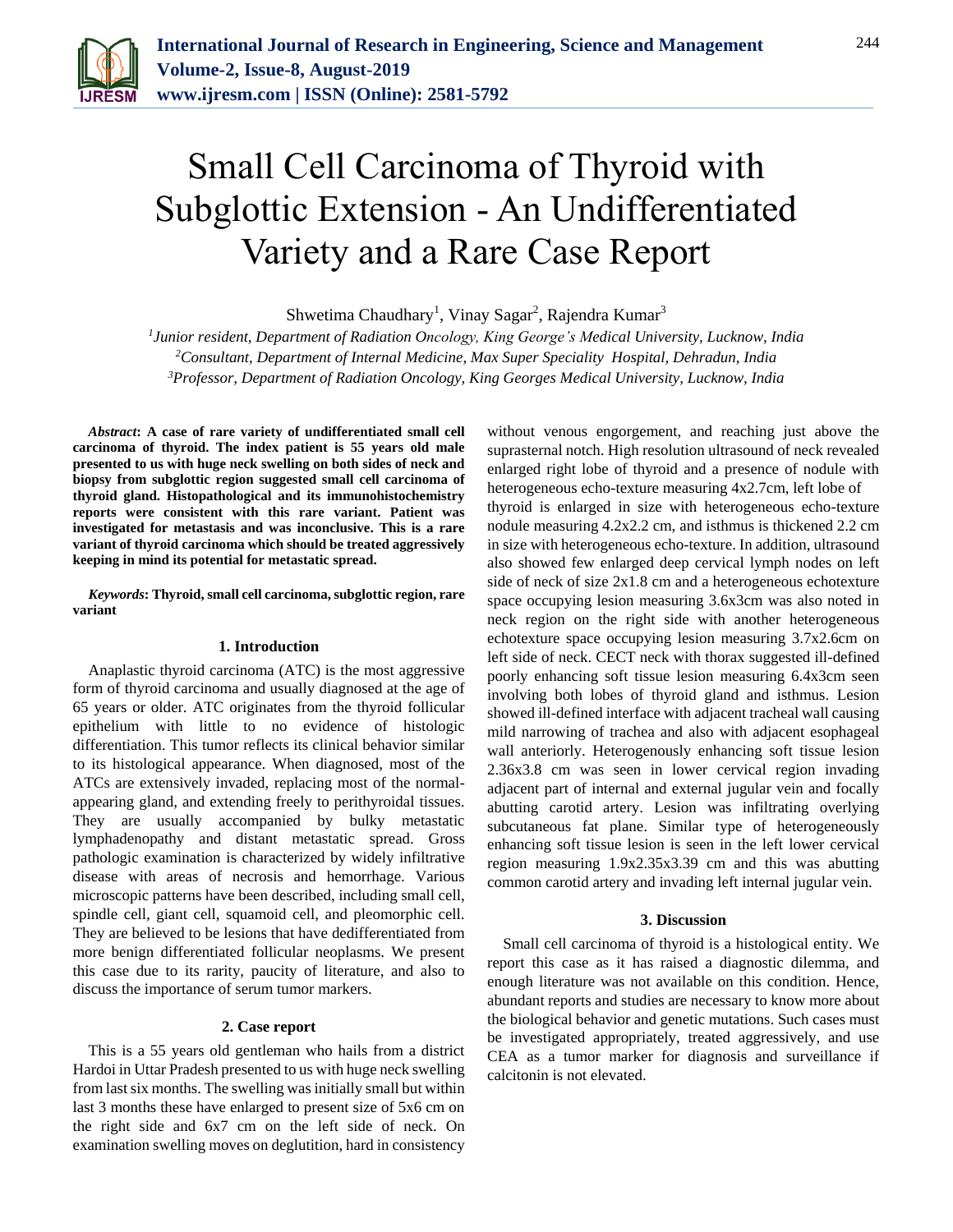



Fig. 1. Showing clinical presentation of patient



Fig. 2. Section examined shows diminuitive biopsy comprising of a poorly differentiated carcinoma with brisk mitotic activity.



Fig. 3. CEA (2-7(MONO) positive



Fig. 4. Calcitonin (EP92) negative



Fig. 5. LCA(CD45) negative



Fig .6. Chromogranin a (polyclonal) positive



Fig. 7. Synaptophysin GR 007 positive



### **4. Conclusion**

Patient had been assessed by onco-surgeon since the inception and was declared inoperable. We have started chemotherapy based on histopathology. Patient has received three cycles of chemotherapy (cisplatin and etoposide) and has shown regression in the bulk of disease (non-significant) and relief in symptoms of dyspnea. The main reason to bring this case to notice that this rare variant of thyroid carcinoma needs more studies in term of discovering tumor markers for diagnosis and surveillance and formulating chemotherapy regimen for satisfactory amelioration of disease.

#### **References**

- [1] Matias-Guiu X, DeLellis R, Moley JF, Gagel RF, Albores-Saavedra J, Bussolati G, et al. Medullary thyroid carcinoma. In: DeLellis R, Lloyd R V, Heitz P U, Eng C, editors. Pathology and Genetics of Tumours of Endocrine Organs. 3rd ed. Lyon: International Agency for Research on Cancer; 2004. p. 86‑91.
- [2] Carcangiu ML, Steeper T, Zampi G, Rosai J. Anaplastic thyroid carcinoma. A study of 70 cases. Am J Clin Pathol 1985; 83:135-58.
- [3] Rosai J, Saxen EA, Woolner L. Undifferentiated and poorly differentiated carcinoma. Semin Diagn Pathol 1985;2:123‑36.
- [4] Giovanella L, Crippa S, Cariani L. Serum calcitonin-negative medullary thyroid carcinoma: Role of CgA and CEA as complementary markers. Int J Biol Markers 2008;23:129‑31.